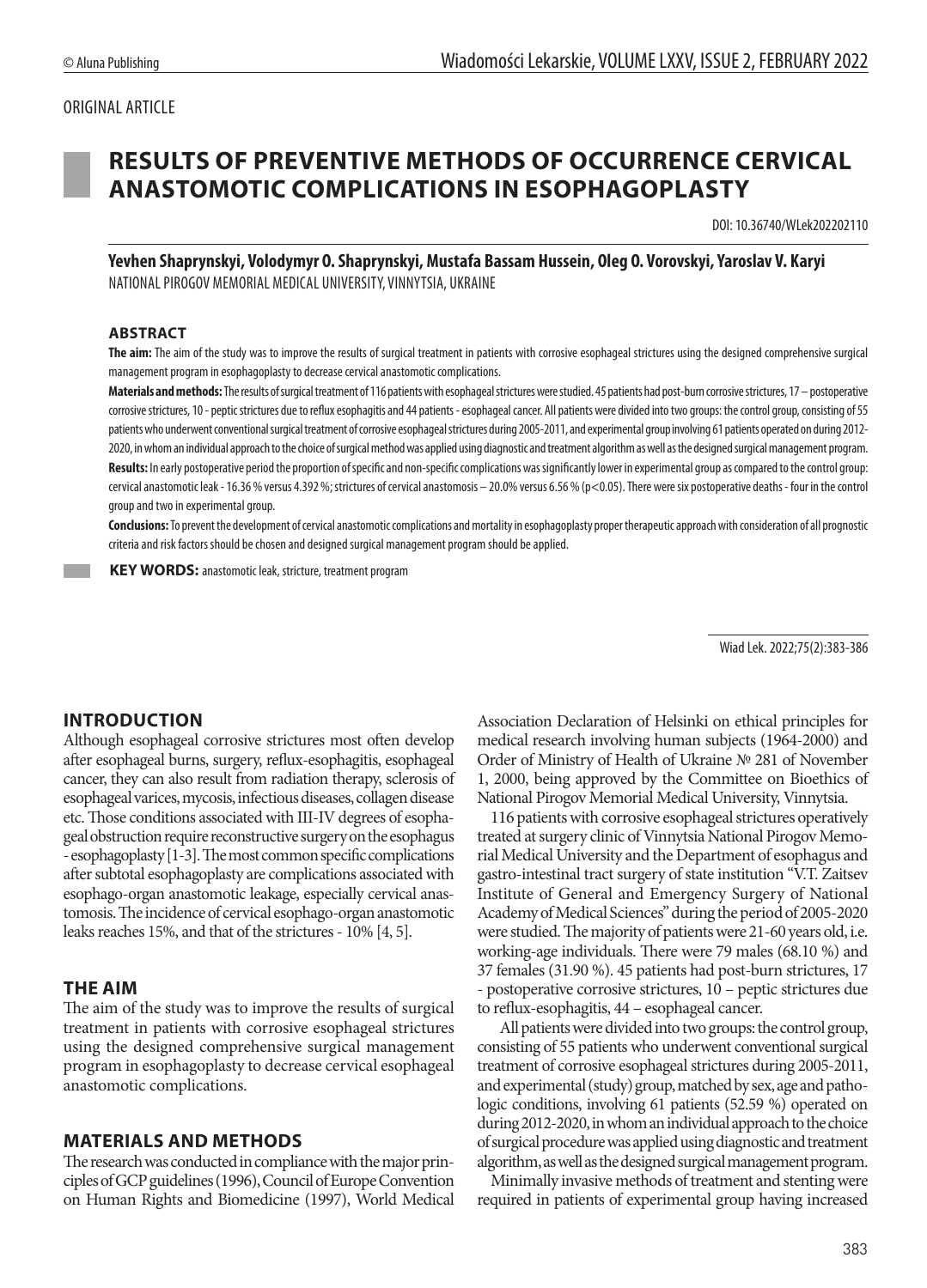#### Table I. Types of esophagoplasty in patients of experimental and control groups

| <b>Pathology</b>                    | <b>Type of surgery</b>                                 | <b>Control group</b><br>$(n=55)$ | <b>Experi-mental group</b><br>$(n=61)$ |
|-------------------------------------|--------------------------------------------------------|----------------------------------|----------------------------------------|
| Post-burn corrosive strictures      | Clinically modified colon patch esophagoplasty         |                                  | 15                                     |
|                                     | Retrosternal plastics with the right half of the colon | 20                               |                                        |
|                                     | Clinically modified gastric tube esophagoplasty        |                                  |                                        |
| Postoperative corrosive strictures  | Reconstruction of esophagogastric anastomosis          |                                  |                                        |
|                                     | Gastric tube esophagoplasty                            | õ                                |                                        |
|                                     | Clinically modified gastric tube esophagoplasty        |                                  |                                        |
| Strictures after reflux-esophagitis | Gastric tube esophagoplasty                            | ר                                |                                        |
| (peptic)                            | Clinically modified gastric tube esophagoplasty        |                                  | 5                                      |
| Esophageal cancer                   | Clinically modified colon patch esophagoplasty         |                                  |                                        |
|                                     | Retrosternal plastics with the right half of the colon |                                  |                                        |
|                                     | Gastric tube esophagoplasty                            | 6                                |                                        |
|                                     | Transhiatal esophageal resection and clinically        | 14                               |                                        |
|                                     | modified gastric tube esophagoplasty                   |                                  |                                        |

#### **Table ІІ.** Nonspecific and specific postoperative complications

|                                                | <b>Control group</b> | <b>Experimental group</b> |  |  |
|------------------------------------------------|----------------------|---------------------------|--|--|
| <b>Complications</b>                           | $(n=55)$             | $(n=61)$                  |  |  |
| Nonspecific complications                      |                      |                           |  |  |
| Pleurisy                                       | 18 (32.73 %)         | 10 (16.39 %)**            |  |  |
| Pneumonia                                      | 14 (25.45 %)         | $6(9.84\%)**$             |  |  |
| Pleural empyema                                | $2(3.64\%)$          | $-\ast$                   |  |  |
| Mediastinitis                                  | $2(3.64\%)$          | $-\ast$                   |  |  |
| Pneumothorax                                   | 7 (12.73 %)          | 3 (4.92 %)*               |  |  |
| Postoperative seroma                           | 7 (12.73 %)          | $6(9.84\%)*$              |  |  |
| Postoperative wound abscess                    | 12 (21.82 %)         | 5 (8.20 %)**              |  |  |
| Recurrent laryngeal nerve paralysis            | $2(3.64\%)$          | $-\ast$                   |  |  |
| Bleeding                                       | 3(5.45%)             | $-\ast$                   |  |  |
| Anastomotic leaks after intestinal anastomosis | $1(1.82\%)$          | $-\ast$                   |  |  |
| Acute intestinal obstruction                   | $2(3.64\%)$          | $1(1.64\%)*$              |  |  |
| Acute pancreatitis                             | $1(1.82\%)$          | $1(1.64\%)*$              |  |  |
| Pulmonary embolism                             | $2(3.64\%)$          | $1(1.64\%)*$              |  |  |
| Myocardial infarction                          | $1(1.82\%)$          | $-\ast$                   |  |  |
| Anaphylactic shock                             | $1(1.82\%)$          | $-\ast$                   |  |  |
| Multiple organ failure                         | $2(3.64\%)$          | $-\ast$                   |  |  |
| Sepsis                                         | $2(3.64\%)$          | $-\ast$                   |  |  |
| Specific complications                         |                      |                           |  |  |
| Esophago-organ anastomotic leakage             | $9(16.36\%)$         | 3 (4.92 %)**              |  |  |
| - esophagoplasty with gastric tube             | 8                    | 2                         |  |  |
| - colon patch esophagoplasty                   |                      | $\mathbf{1}$              |  |  |
| Strictures of esophago-organ anastomosis       | 11 (20.0 %)          | 4 (6.56 %)**              |  |  |
| - esophagoplasty with gastric tube             | 9                    | 3                         |  |  |
| - colon patch esophagoplasty                   | $\overline{2}$       | 1                         |  |  |

Notes: \* - p>0.05 - insignificant difference; \*\* - p<0.05 - significant difference.

risk for the development of cervical anastomotic complications. Such patients were selected according to the following prognostic criteria: anemia, decreased albumin level below 25 g/l, diabetes mellitus, complete esophageal obstruction, non-use of the designed management program and suggested instrumental method of forming cervical anastomosis. Distribution of patients according to pathologic conditions and types of surgical procedures in study groups is presented in table I.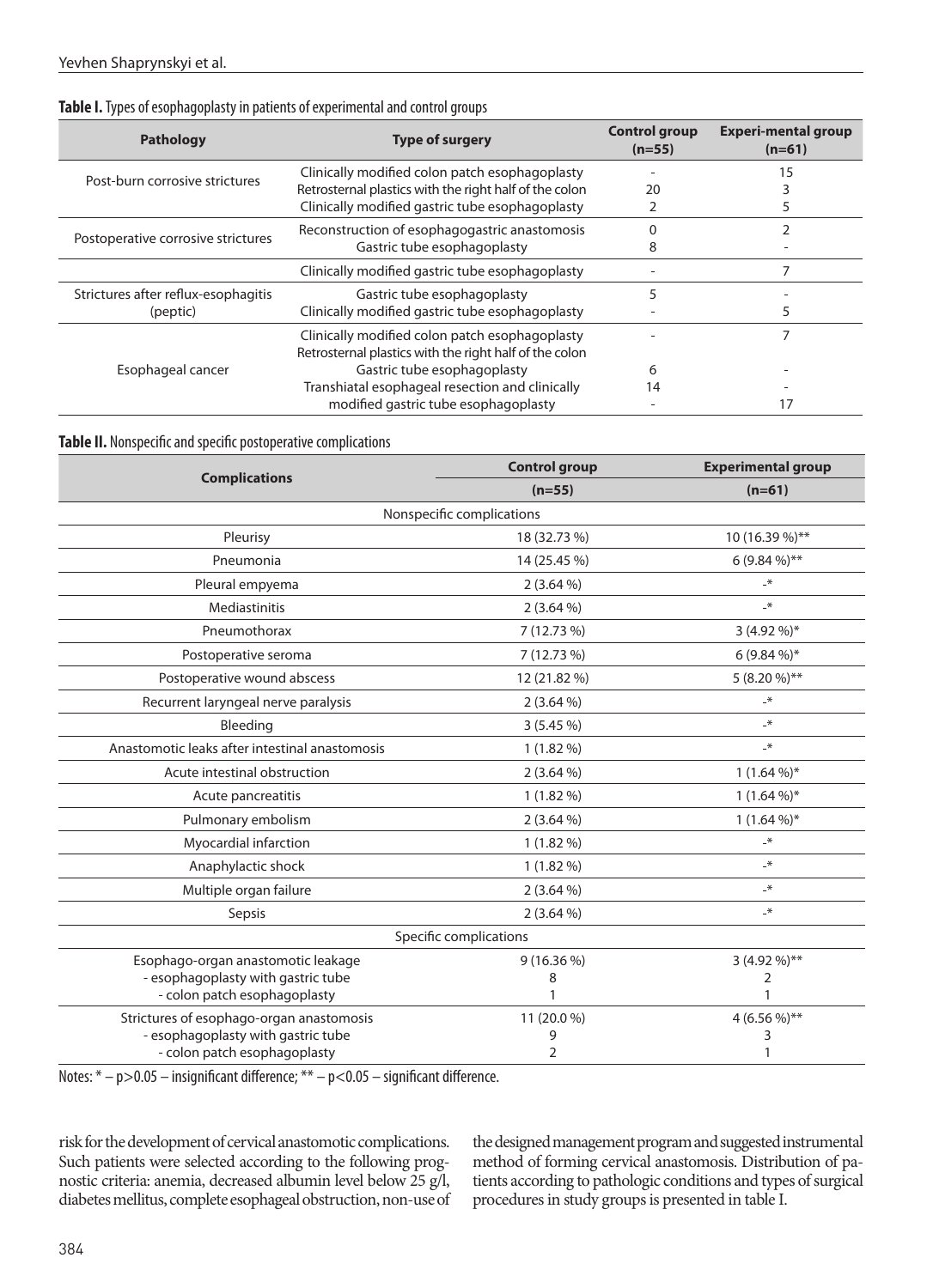Three-stage comprehensive surgical management program was developed and introduced in clinical practice for patients of experimental group with esophageal strictures.

The first stage implied careful preoperative preparation of the patient. It involved correction of protein metabolism in verified hypoproteinemia, particularly in albumin level decrease below 25 g/l, correction of anemia, hyperglycemia and other types of metabolism. The changes in administered therapy of the patient were made by anesthesiologist to improve laboratory and biochemical parameters. In severe debilitation, parenteral nutrition ("all-in-one" systems) was instituted as well, using the systems of multicomponent mixture "Oliclinomel" and "Nutriflex Lipid Pery". To reduce ischemic changes in the graft and prevent complications (leaks and strictures of cervical anastomosis), solutions of pentoxifylline, reosorbilact and tivortin were administered. This infusion therapy was performed for five days before surgery by intravenous drip of 100 ml of tivortin twice a day, 200 ml of reosorbilact twice a day and 200 mg of pentoxifylline per 200 ml of 0.9% sodium chloride solution intravenously twice a day (useful model patent of Ukraine № 141214 of 25.03.2020). When pathogenic oropharyngeal microflora was detected, decontamination with decamethoxine solution (Deсasan) was performed three times a day for 5 days to prevent postoperative complications.

The second stage involved the procedure of reconstructive surgery. Esophagoplasty with the stomach was performed in 63 patients, 35 of them - clinically modified gastric tube esophagoplasty. During surgery transhiatal extirpation of the esophagus was performed with subsequent formation of gastric tube. To achieve the sufficient length of gastric tube, the proposed technique was used consisting of transverse incision of gastric tube up to 2 cm in the pyloric area, longitudinal closure and additional mobilization of the duodenum and tissues around head of the pancreas. After formation of the graft and its placement on the neck area through the posterior mediastinum, instrumental circular cervical esophagogastric anastomosis was formed through cervical approach according to the designed technique (useful model patent of Ukraine № 132523 of 25.02.2019). If the formation of such mechanical anastomosis was considered technically impossible, hand-sewn esophagogastric anastomosis was formed, mainly end-to-end anastomosis by invagination technique.

 Colon patch esophagoplasty was performed in 48 patients, predominantly by the technique developed in clinic – hepatic flexure, transverse colon, splenic flexure and part of descending colon were included in the graft with preservation of the left colic artery. The graft was placed in isoperistaltic orientation on the neck area through artificially created retrosternal tunnel. The graft length was sufficient to form proximal cervical anastomosis. During mobilization and formation of colon graft, mesenteric vessels were assessed by illumination of colon mesentery from the opposite side using additional weak light source. After placement of colon graft via retrosternal approach on the neck area, instrumental circular stapler cervical esophagocolonic anastomosis was formed according to the developed method. When technical difficulties during the formation of the anastomosis occurred, hand-sewn end-to-end anastomosis was created by invagination technique.

The third stage of comprehensive surgical treatment program was the postoperative management of patients according to the suggested method. Postoperative intravenous administration of tivortin, reosorbilact and pentoxifylline solutions was continued twice a day for seven days to prevent ischemic complications of the graft. In addition, antibacterial, antisecretory, detoxification, anti-inflammatory infusion therapy was administered. Nutritional support was provided using commercially prepared formulas (Peptamen, etc.) through intraoperative nasogastric tube. On postoperative day seven, esophagography with water-soluble contrast agent was performed to assess the status of cervical esophago-organ anastomosis and the graft.

## **RESULTS**

Early and late postoperative complications, specific and nonspecific, occurred in patients of both groups. The major nonspecific complications in both groups were: pleurisy - in 18 (32.73%) patients of the control group and 10 (16.39%) patients of experimental group, pneumonia - in 14 (25.45%) and 6 (9.84%) patients, respectively. Besides, pleural empyema and mediastinitis were registered in 2 control subjects each (3.64%), while no such complications developed in study patients of experimental group. Other nonspecific complications included: pneumothorax - in 7 (12.73%) and 3 (4.92%) patients, postoperative seroma - in 7 (12.73%) and 6 (9.84%) patients, postoperative wound abscess - in 12 (21.82%) and 5 (8.20%) patients, acute pancreatitis - in 1 (1.82%) and 1 (1.64%) patient, acute intestinal obstruction - in 2 (3.64%) and 1 (1.64%) patients, pulmonary embolism - in 2 (3.64%) and 1 (1.64%) patients of experimental and control groups, respectively. In addition, the following complications developed in control subjects: bleeding - in 3 (5.45%), recurrent laryngeal nerve paralysis - in 2 (3.64%), anastomotic leaks after intestinal anastomosis - in 1 (1.82%), myocardial infarction - in 1 (1.82%), anaphylactic shock - in 1 (1.82%), sepsis - in 2 (3.64%), multiple organ failure - in 2 (3.64%) patients (Table ІІ).

 Leakage of cervical anastomosis in early postoperative period and strictures in late postoperative period were major specific complications. Anastomotic leaks occurred in 4.92% of patients in experimental group and 16.36% of those in the control group.

#### **DISCUSSION**

Anastomotic leakage was found to be more common in gastric tube esophagoplasty - in 8 patients of comparison group versus 2 patients of experimental group, than in colon patch esophagoplasty - in 1 and 1 patient, respectively. Thus, the results obtained proved the frequency of cervical anastomotic leakage to be significantly higher in gastric tube esophagoplasty than in colon patch esophagoplasty ( $p$  <0.05). No cases of anastomotic leaks were registered in cervical anastomosis formed by the proposed instrumental method [6-8].

Strictures developed in 20.0% of patients in the control group and 6.56% of those in experimental group. Strictures of cervical anastomosis were observed more often in gastric tube esophagoplasty - in 9 patients of the control group and 3 patients of experimental group, than in colon patch esophagoplasty - in 2